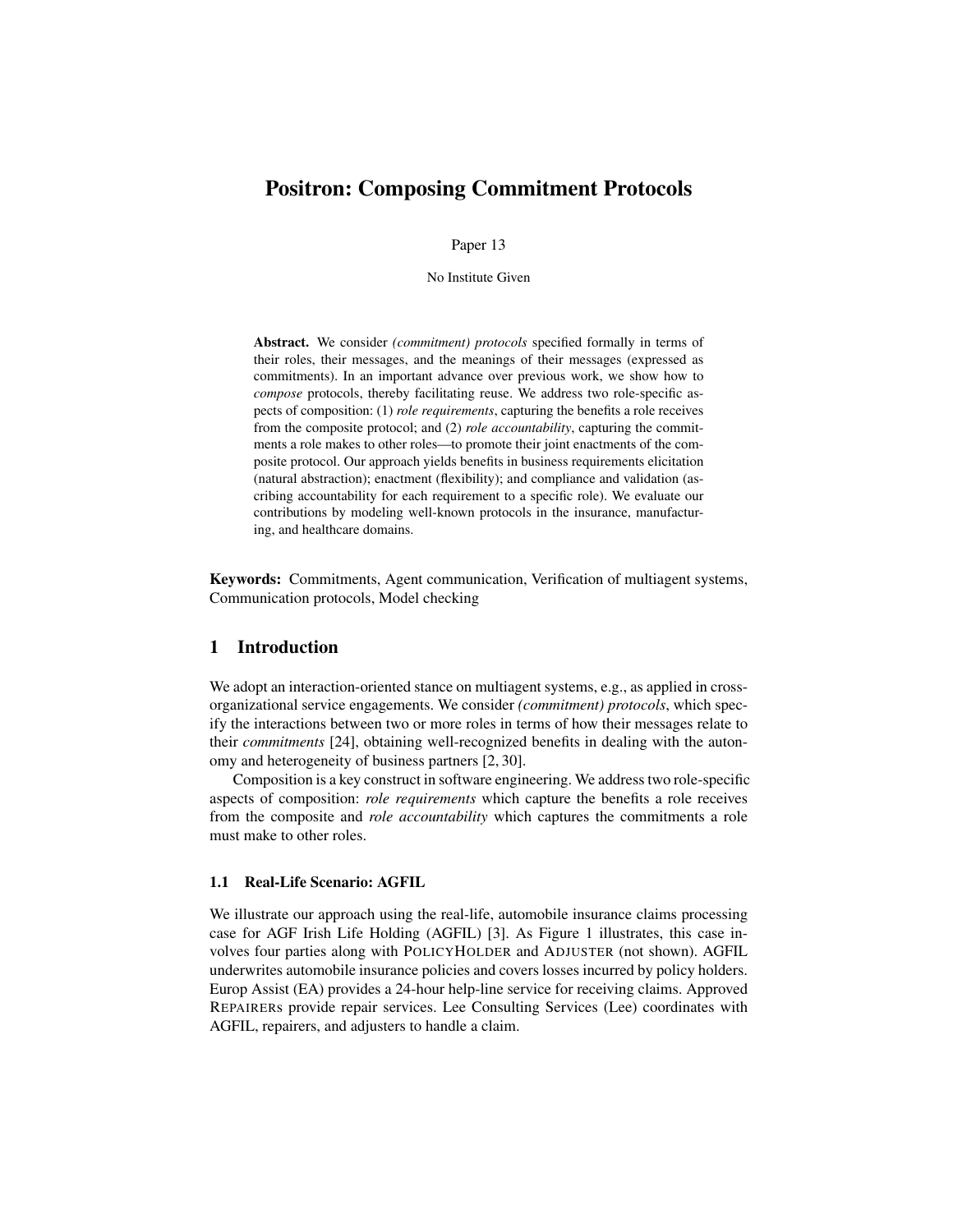

Fig. 1. Traditional model of a cross organizational insurance claim processing [3].

The traditional model of the AGFIL scenario describes the workflows of each partner along with how they relate to one another. Such a description, even if supported by standards such as BPMN [20], tightly couples the inner workings of the partners. Newer approaches deemphasize the inner workings and instead capture the interactions between the business partners more explicitly via a formal notation [12, 23, 28]. These approaches express constraints on the ordering and occurrence of the messages exchanged by the business partners.

In contrast, a commitment protocol emphasizes the social state of an interaction, expressed here in terms of commitments. A protocol describes the roles involved, the messages they exchange, and any preconditions on and effects of the messages on the social state. An agent adopts a role and enacts the specified protocol by autonomously choosing (in accordance with its internal policies) how to interact.

#### 1.2 Contributions and Organization

Although protocols offer significant benefits over traditional approaches, protocols are not fully viable for the following reasons. One, specifying in one shot an adequate protocol for a complex scenario is nontrivial. Two, implementing agents who can play roles in such a comprehensive protocol is difficult because the differing details of the protocols complicate reusing parts of agent implementations. Our contribution in this paper is to show how complex protocols can be constructed by composing existing protocols. Previous relevant research falls into these categories: (a) commitments but not composition [10]; (b) composition but no commitments [19, 25]; and (c) composition and commitments. The last category can be categorized as (c1) purely abstract description without a specification language or tools [15]; (c2) composition of commitment-based protocols based on regulative constraints [16]; and (c3) our approach to composition of commitment-based protocols based on role responsibilities and accountabilities.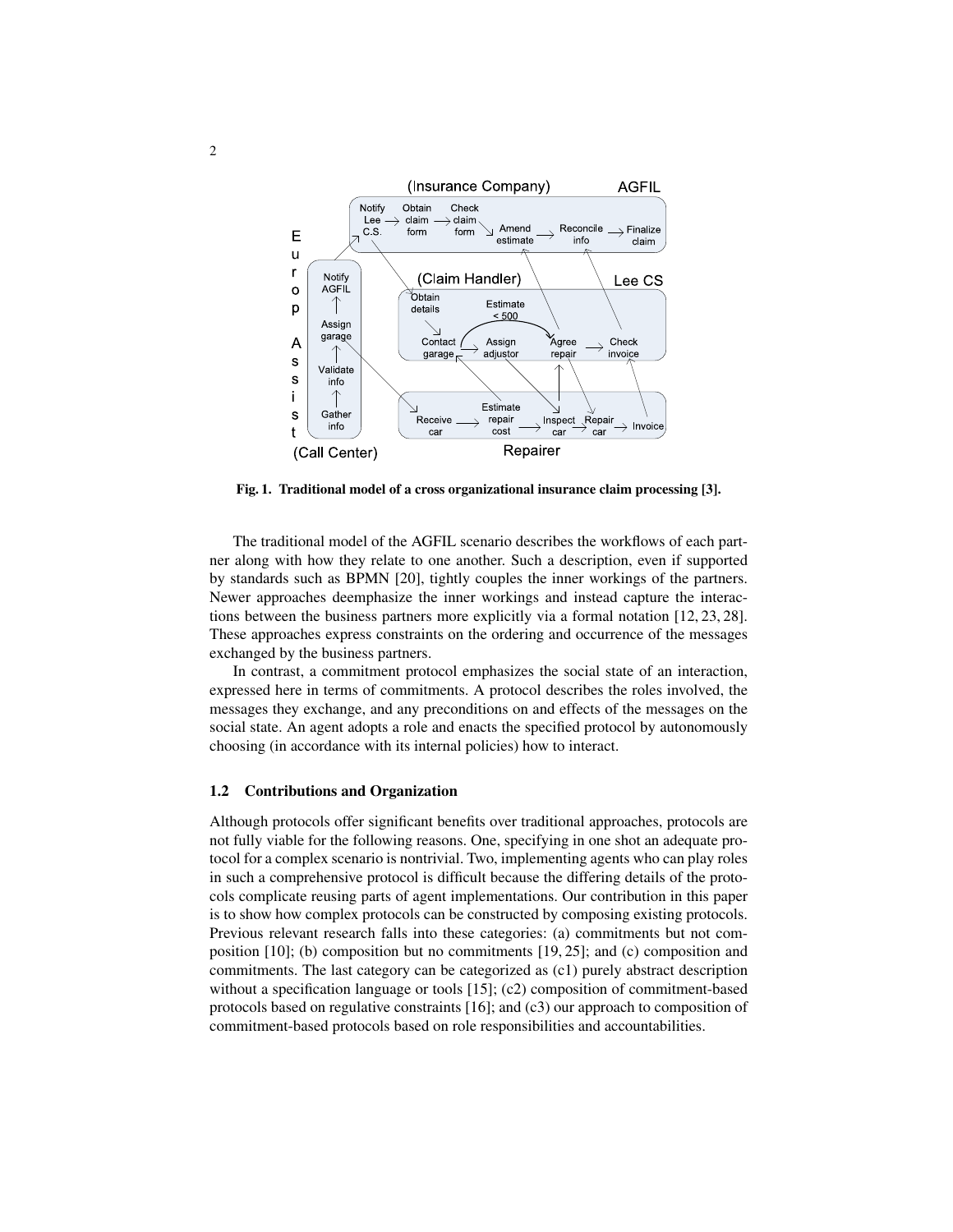Our approach, *Positron*, extends the Proton approach [10] to provide a clear syntax and semantics for composite protocols. Where Proton checks protocol refinement, Positron composes protocols. Positron (a) recursively expands nested constituent protocols; (b) introduces *composite protocol diagrams* as a graphical notation, conveying important features of the composite protocol to business and technical stakeholders; (c) introduces *role requirements* and *role accountabilities*; (d) incorporates a methodology for composing commitment protocols; and (e) implements a decision procedure and mechanical verification of protocols with respect to role requirements, role accountabilities, and enactments, compiling formulas to temporal logic, and employing MCMAS [13], a leading model checker, to verify if the composite protocol satisfies those formulas.

We describe relevant background, the major elements of our technical approach, and our methodology for constructing composite protocols. We evaluate our approach by modeling protocols from the insurance, manufacturing, and healthcare domains, that other researchers have studied, and summarize our results and experiences. We conclude with a discussion of the relevant literature and future work.

# 2 Background

We formulate a commitment [24] as being *from* a set of debtors *to* a set of creditors that if the antecedent begins to hold, the debtors will bring about the consequent in the future. In symbols: C{debtors},{creditors}(*antecedent*, *consequent*) [10]. Both antecedent and consequent are Boolean expressions over state-space propositions. When the antecedent becomes true, the commitment is *detached*, and the debtors become *unconditionally* committed to the creditors. When the consequent becomes true, the commitment is *discharged*. Debtors *should* discharge their detached commitments. However, debtors are autonomous and may violate a commitment by canceling it. The only compliance requirement for commitments is: each detached commitment *must* eventually be discharged (satisfied, transferred or released) or canceled. Specifically, there is no implicit ordering constraint between the antecedent and consequent.

# 3 Technical Approach

Positron provides a formal language in which to express composite protocols based on existing constituent protocols. (We lack the space to present the detailed syntax, but present an example in Listing 1 later.) Recall that Proton provides a language for capturing roles, propositions, and messages with guards on when they can be sent, and their effects on the commitments of roles [10]. Positron augments the Proton language by adding constructs to define a composite protocol *using* a set of parameterized constituent protocols and defines a protocol composition methodology.

Further, while it accepts and verifies any CTL expression, Positron introduces five constructs for common verification patterns when composing protocols: *Req* function for role requirements, *coupling commitments* for role accountabilities, and three *path expressions* for good and bad enactments.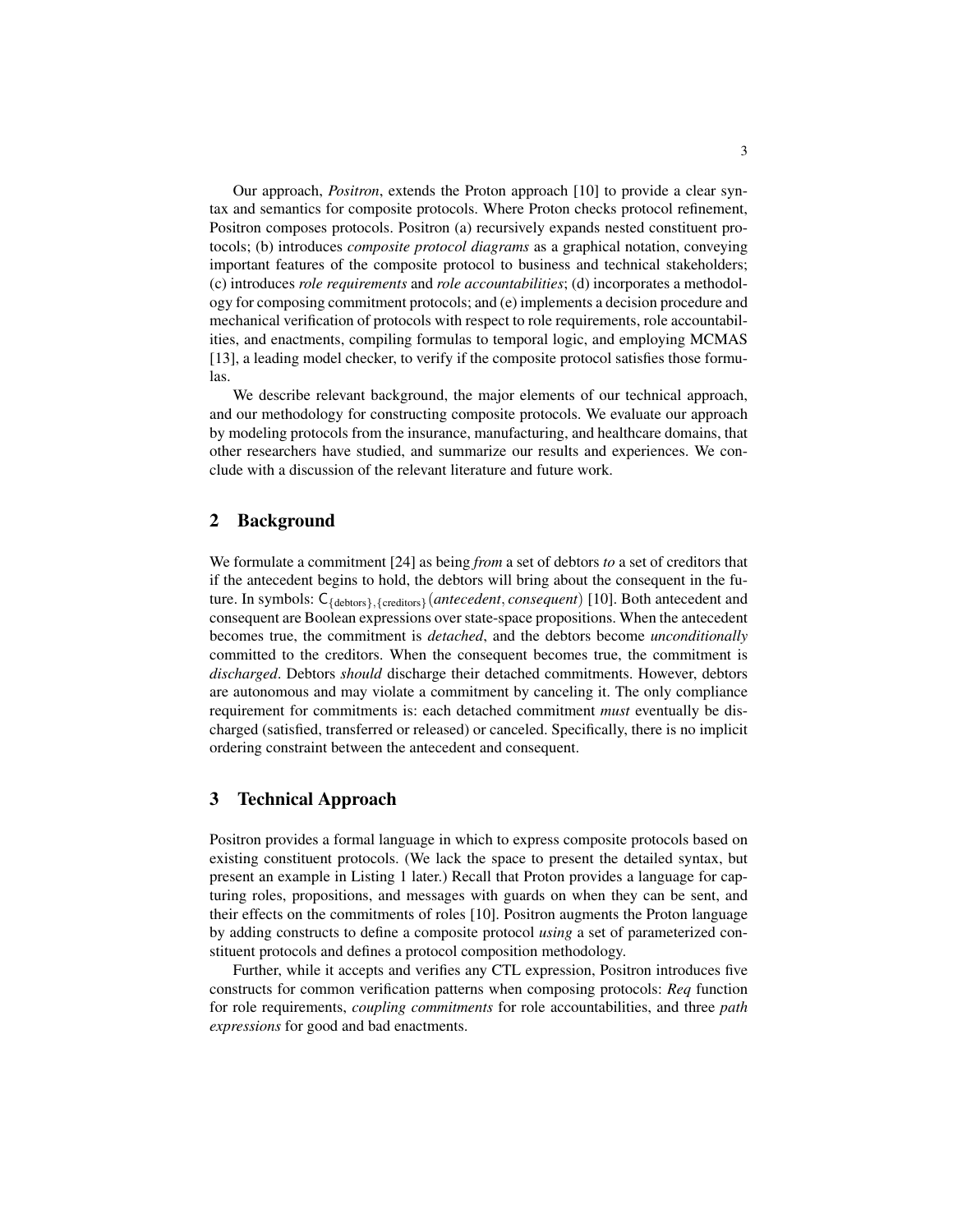#### 3.1 Protocol Composition

Positron supports nested composition of protocols. A composite protocol P can use (include) an instance of a constituent protocol with a use statement  $q : Q(\overline{x} = \overline{p})$ specifying instance name (q), protocol type (Q), a set of arguments  $\bar{p}$  passed by P, and a matching set a parameters  $\bar{x}$  accepted by constituent Q. Arguments and parameters are named and have a type of either role or proposition. The argument and parameter sets must contain matching names and types. Positron expands  $P$  to produce a new, flatter protocol  $P'$ . Expansion gives every element in  $Q$  a new, unique name, and replaces each parameter with its corresponding argument. Unique names are constructed by preappending the instance name  $q$  to each element name in  $Q$ .

**Definition 1.** *Given a set of arguments*  $\bar{p}$ , *a parameterized constituent protocol instance*  $Q$  *that accepts a set of parameters*  $\overline{x}$ *, and the sets*  $\overline{p}$  *and*  $\overline{x}$  *agree in both name and type.* Define  $Q^{\overline{x}}_{\overline{p}}$  as  $Q$  in which all elements in  $Q$  are given unique names, and every parameter *in*  $\bar{x}$  *is replaced with its corresponding argument in*  $\bar{p}$ *.* 

Protocol expansion of a composite  $P$  containing multiple constituent instances  $q$ :  $Q(\overline{x} = \overline{p})$  is the union of P and  $Q_{\overline{p}}^{\overline{x}}$ , and removing the use statement  $Q_{\overline{p}}^{\overline{x}}$  from P's uses. The defintion expands any one contituent. Apply the defintion repeatedly to expand all constituent instances.

Definition 2. *Given a composite protocol* P *that uses multiple constituent protocol instances*  $q: Q(\overline{x} = \overline{p})$ , where P passes a set of arguments  $\overline{p}$ , Q accepts a set of parame*ters*  $\overline{x}$ *, and the sets*  $\overline{p}$  *and*  $\overline{x}$  *agree in name and type. Then protocol*  $P' =$  expand( $P$ ,  $q$  :  $Q(\overline{x} = \overline{p})$  *is the expanded version of* P *and* Q, *and is defined as* 

$$
roles(P') := roles(P) \cup role(Q^{\overline{x}}_{\overline{p}})
$$
\n(1)

$$
props(P') := props(P) \cup props(Q_{\overline{p}}^{\overline{x}})
$$
\n(2)

$$
commitments(P') := commitments(P) \cup commitments(Q_{\overline{p}}^{\overline{x}})
$$
\n(3)

$$
messages(P') := messages(P) \cup messages(Q_{\overline{p}}^{\overline{x}})
$$
\n(4)

$$
checks(P') := checks(P) \cup checks(Q_{\overline{p}}^{\overline{x}})
$$
\n(5)

$$
uses(P') := (uses(P) - q) \cup uses(Q_{\overline{p}}^{\overline{x}})
$$
\n(6)

*where*  $\text{roles}(Q)$ *,*  $\text{props}(Q)$ *,*  $\text{commiments}(Q)$ *,*  $\text{message}(Q)$ *<sub><i>,*</sub>  $\text{checks}(Q)$ *, and* uses(*Q*) *refer to the corresponding element sets of protocol* Q*.*

### 3.2 Role Requirements

*Role requirements* are the requirements that an agent playing a role places on the composite protocol. A designer specifies a role requirement in the Positron language, which Positron compiles into a CTL formula. As an example, in the AGFIL scenario, POLICY-HOLDER expect his car will be repaired if he has an accident. Positron could compile this requirement into the CTL specification:  $AG(accident \rightarrow AF\ repair)$ .

4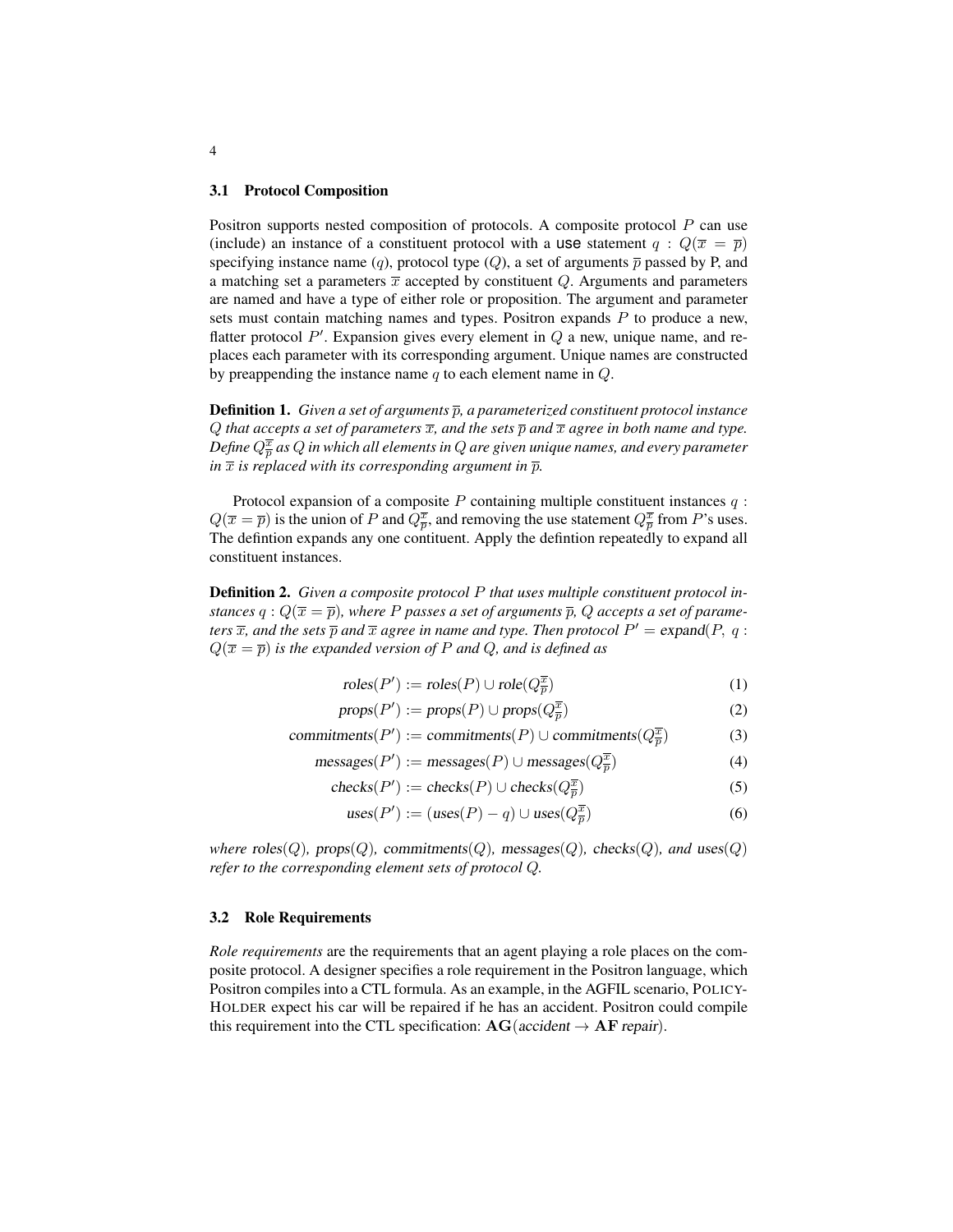However, such a requirement ignores *business exceptions*: a commitment may fail because its debtor either chooses not to, or is prevented by circumstances from, discharging it. In verifying a role requirement, we cannot assume commitments are never canceled. Rather, we state role R's requirement as: if  $R$  fulfills all its commitments and  $p$  holds at any state, then always eventually, either  $q$  holds or a role other than  $R$  cancels one of its commitments. If  $R$ 's requirement fails because  $R$  cancels a commitment, that is not a fault of the protocol, but of  $R$ . In CTL, where r.anyCancel is true if and only if role r cancels any of its commitments, this is

$$
Req(R, p, q) \triangleq \mathbf{AG}(p \to \mathbf{AF}(q \lor \bigvee_{r \neq R} r.\text{anyCancel}))
$$

In AGFIL, one of POLICYHOLDER's role requirements is captured as: if INSURER offers coverage, I paid the premium, and I have an accident, then my car will be repaired:  $Req$ (PH, coverage  $\land$  premium  $\land$  accident, repair)

### 3.3 Enactment Requirements

Although capturing all possible enactments is not feasible, designers often know of specific good and bad enactments. We use the specified *enactments* as bases for verifying a composite protocol to assist designers in refining the protocol specification (e.g., its constituent protocols and coupling commitments) or the requirements. Our notion of enactments resembles scenarios from scenario-based requirements engineering [9]. In essence, each enactment corresponds to a unit test in software engineering.

We use model checking to verify enactments. We introduce three recursive functions to simplify enactment specification. Given an enactment  $P$ , which is an ordered list of Boolean expressions over states and messages, where  $head(P)$  is the first element in list  $P$ , and tail $(P)$  is  $P$  without the first element, let

$$
\begin{aligned}\n\text{EXPath}(P) &\triangleq \left\{ \begin{aligned}\n\text{head}(P) \land \text{EX}(\text{EXPath}(\text{tail}(P))) &\quad \text{if } |P| > 1 \\
\text{EX}(P) &\quad \text{if } |P| = 1\n\end{aligned}\n\right. \\
\text{EFPath}(P) &\triangleq \left\{ \begin{aligned}\n\text{EF}(\text{head}(P) \land \text{EFPath}(\text{tail}(P))) &\quad \text{if } |P| > 1 \\
\text{EF}(P) &\quad \text{if } |P| = 1\n\end{aligned}\n\end{aligned}
$$
\n
$$
\text{EUPath}(r, P) \triangleq \left\{ \begin{aligned}\n\text{E}(\neg r \text{ U } (\text{head}(P) \land \text{EUPath}(r, \text{tail}(P)))) &\quad \text{if } |P| > 1 \\
\text{E}(\neg r \text{ U } P)\n\end{aligned}\n\right.
$$

EXPath: specifies a path of states, beginning at a start state, that must appear consecutively without skipping over other states. In protocols with many constituents, EXPath can be too strong a constraint, since it precludes interleaving of constituent protocols.

EFPath: specifies a path of states that must appear in order, but allows other states to be interleaved. This is a weaker constraint than EXPath.

EUPath: specifies a path of states that must appear in order, and constrains which states can be interleaved in the path. Expression r identifies which states must *not* be interleaved in the path. An EUPath constraint is stronger than EFPath and weaker than EXPath.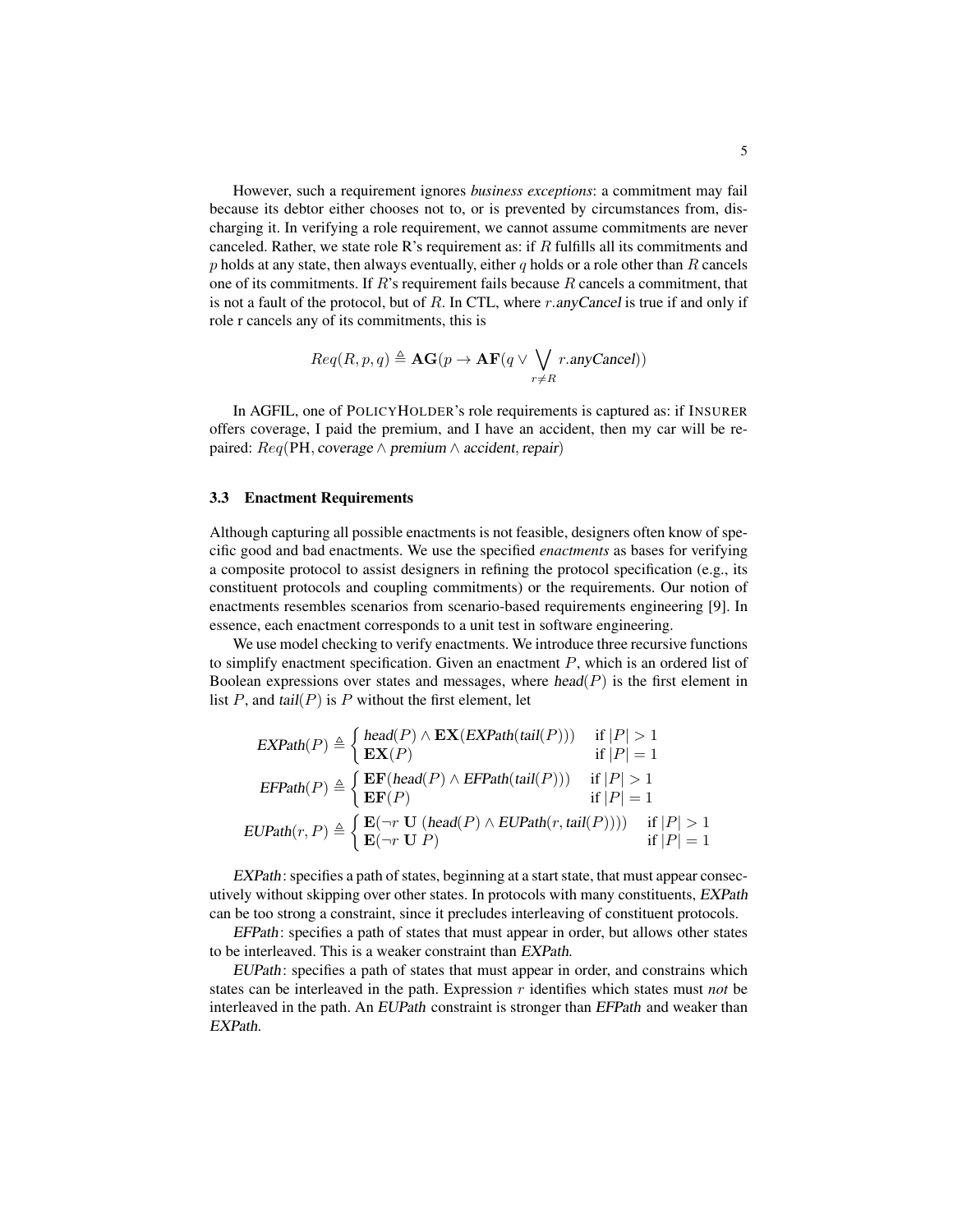Two enactments from AGFIL are

EFPath(accident, deliverReq, deliverCar, . . . , repair) ¬EFPath(repair, accident)

### 3.4 Coupling Commitments

The constituent protocols occurring in a (nontrivial) composite protocol must be interrelated. In a multiagent system, some role must be accountable for ensuring constituent protocols are properly interrelated. We capture the *role accountability* implied by such an interrelationship via a *coupling commitment*. A coupling commitment's debtor is the accountable role, and its creditors are (in general) the union of all roles connected by the interrelated constituent protocols, minus the debtor. Like any commitment, debtor commits to discharge consequent if antecedent becomes true.

Caccountable role,{interrelated roles}(*antecedent*, *consequent*)

Two coupling commitments from AGFIL are

 $C_{CC,\{PH,Re\}}$ (deliverReq, notifyRE)  $C_{PH, \{CC, Re\}}$  (deliverReq  $\wedge$  approval, deliverCar)

#### 3.5 Verification

Positron reads designer written source code for the composite and constituent protocols and generates a single MCMAS input file. MCMAS reads the input, builds the model, and reports whether each CTL formula holds in the model.



Fig. 2. Selected states and transitions for AGFIL.

Figure 2 shows a portion of the state space Positron generates for verification from AGFIL's constituent protocols and coupling commitments. The start state is denoted by the unlabeled line in the top left. Solid black lines are valid transitions (messages); dashed red lines are invalid transitions. Since the message guard for coverage is premium, coverage can occur only after premium, making  $s_1$  an invalid start state. The other states are also invalid start states.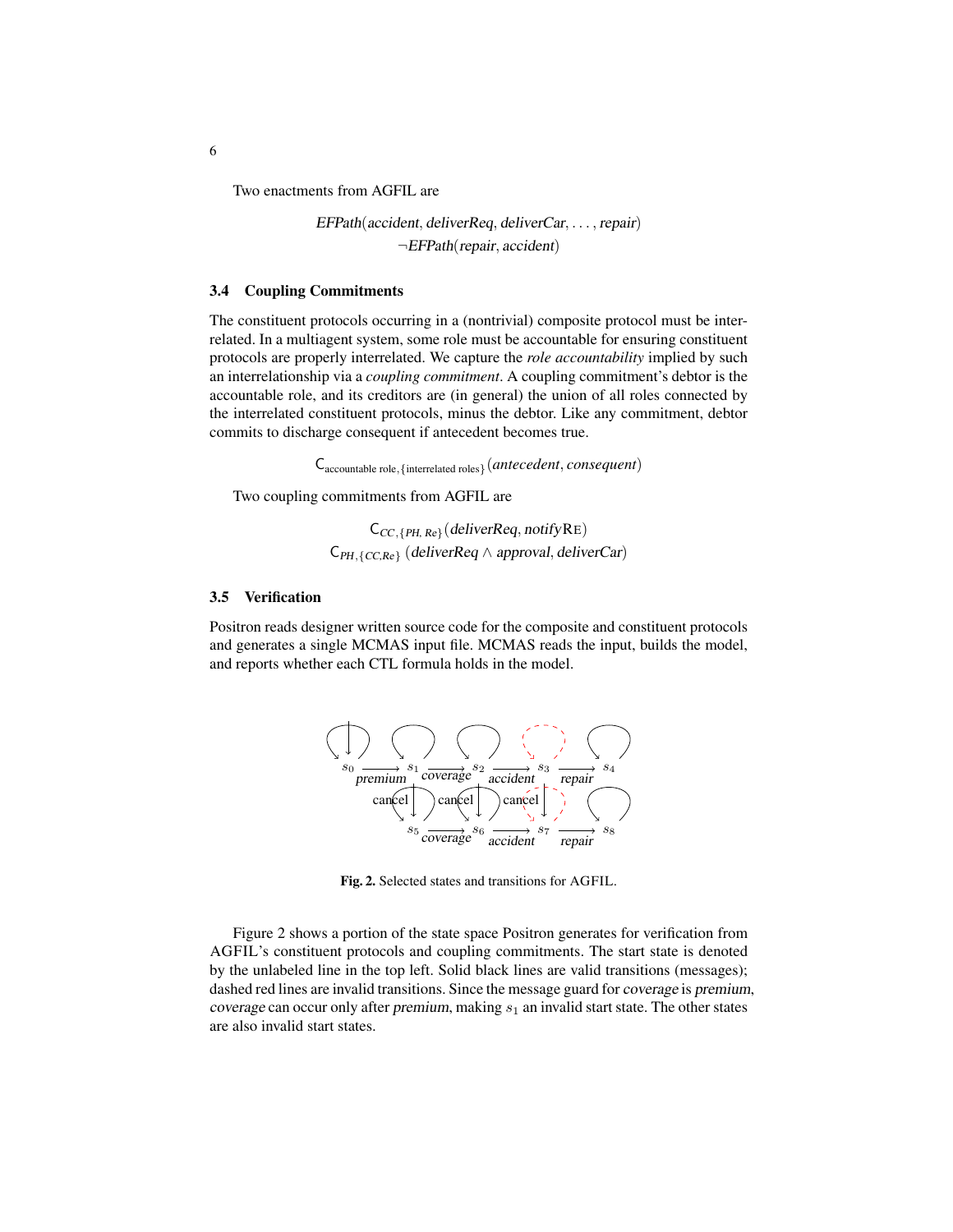Notice that the top row (premium, coverage, accident, and repair) begins a good enactment. Positron can verify the existence of this path using EFPath requirement. Further, Positron can ensure that the model is free of specific bad enactments, for example, that  $s_1$  must not be a start state.

To capture the only commitment compliance requirement, Positron generates a model checking fairness constraint for each commitment: a commitment must not remain unconditional and unresolved forever. Red dashed loops are invalid because they violate a fairness constraint.

A composite protocol may fail to satisfy role or enactment requirements for different reasons.

 $Ver_{RR}$ : If a role requirement formula based on the Req function fails, then coupling commitments are missing; add coupling commitments that require agents to act.

 $Ver_G$ : If a good enactment formula fails, then either (Ver<sub>GG</sub>) some message guards are too strong; weaken guards to validate additional good transitions. Or ( $Ver_{GC}$ ) some commitment become detached, but can never resolve; weaken guards to validate transitions that satisfy the commitment's consequent.

 $Ver_B$ : If a bad enactment formula fails, then some message guards are too weak; strengthen guards to invalidate existing incorrect transitions.

### 3.6 Composite Protocol Diagrams

We propose *composite protocol diagrams* (CPDs) as a notation that displays the essence of a composite protocol both to business analysts and technical designers, who collaborate in its construction. We use CPDs in this paper to help visualize a large amount of protocol information, but we defer evaluation of this visual notation to future work. CPD diagrams focus designers' attention by summarizing high-level business relationships between the roles as reusable constituent protocols, hiding the details of each constituent.

Figure 3 shows the CPD for composite protocol AGFIL. It contains constituent protocol instance PH-IN of type *Exchange*. PH  $\frac{R1}{1}$  PH-IN shows role PH enacts role R1 in constituent protocol PH-IN. The two unlabeled circular arcs centered on POLI-CYHOLDER represent coupling commitments, implicitly named  $PH_1$  (inner) and  $PH_2$ (outer). (role names REQ and R1 label straight edges, not arcs.)

### 4 Methodology

This section describes, and Table 1 summarizes, our iterative methodology to develop a CPD such as that of Figure 3.

Step 1 (Roles): Identify all roles with a business function, i.e., that potentially enter into commitments with others.

Step 2 (Constituent Selection): Identify all business relationships among different subsets of roles and identify constituent protocols that realize such relationships. Examine message flows since they suggest the presence and nature of the constituent protocols. If a suitable protocol is known, use it; else apply the methodology recursively. The constituent name is the protocol name in the use statement of the Positron source.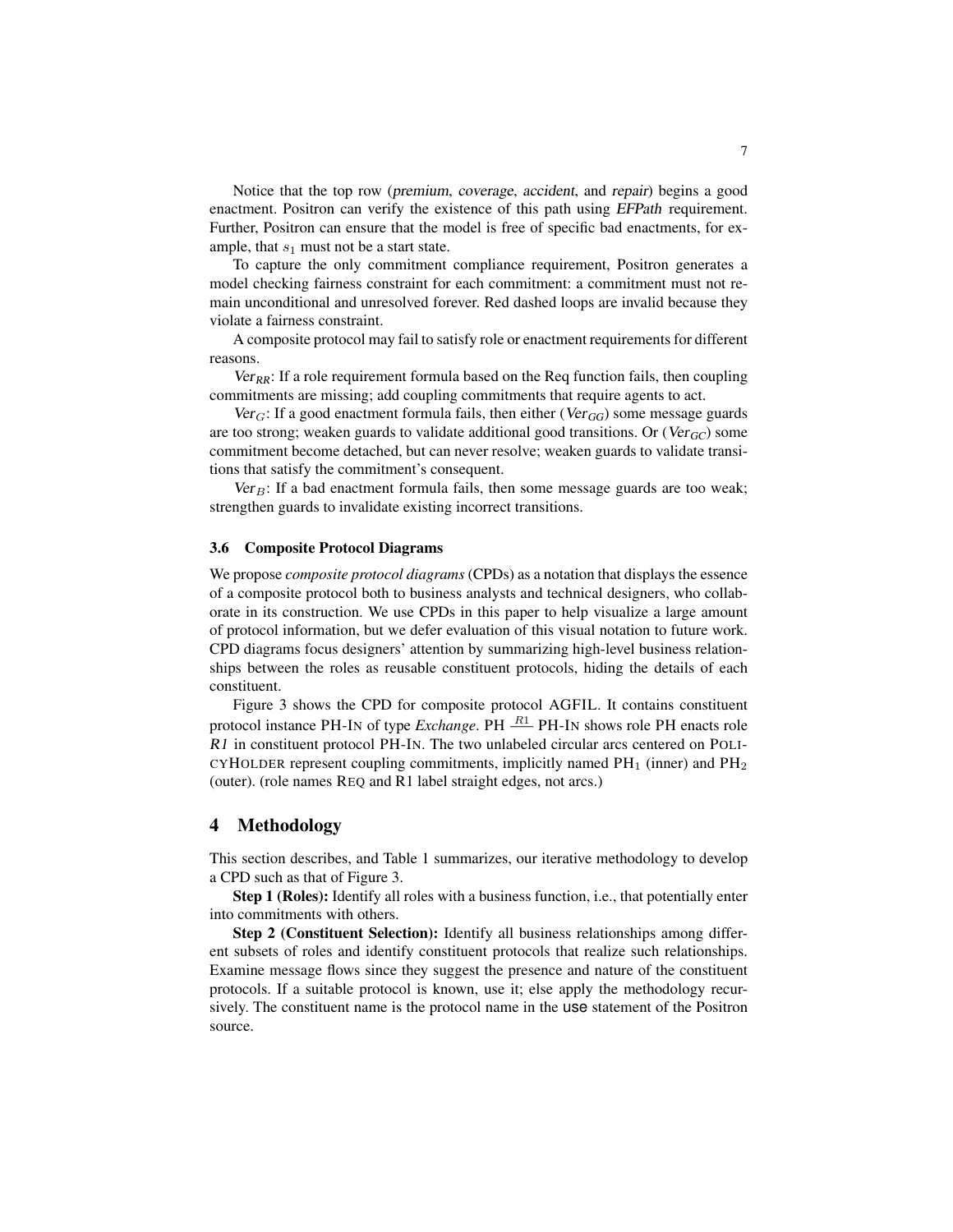

Fig. 3. Composite protocol diagram for AGFIL. A CPD for a *composite* protocol displays its contained *constituent* protocol instances (unshaded labeled nodes). *Composite roles* (shaded labeled nodes) and constituents are connected by *constituent roles* (straight labeled edges). Unlabeled circular arcs represent coupling commitments with input constituents (dot) and output constituents (target symbol).

Step 3 (Role Requirements): Specify each role's requirements as Req functions.

Step 4 (Enactments): Incrementally specify good and bad enactments. The enactments can be developed by a role-playing process similar to that described by Parunak [22]. They should cover representative enactments that support or invalidate each of the role requirements identified in the previous step. Manually tracing enactments throughout a model is tedious and error prone. Explicitly specifying enactments enables the model checker to trace the enactments mechanically, after each incremental composite change.

Step 5 (Coupling Commitments): Examine each good enactment from beginning to end, and assume roles do only what is *minimally* required to discharge their commitments. When adjacent steps of a good enactment are messages from the same constituent protocol, verify that the constituent accurately enacts those steps, or select a different constituent. When adjacent steps of an enactment are messages from differ-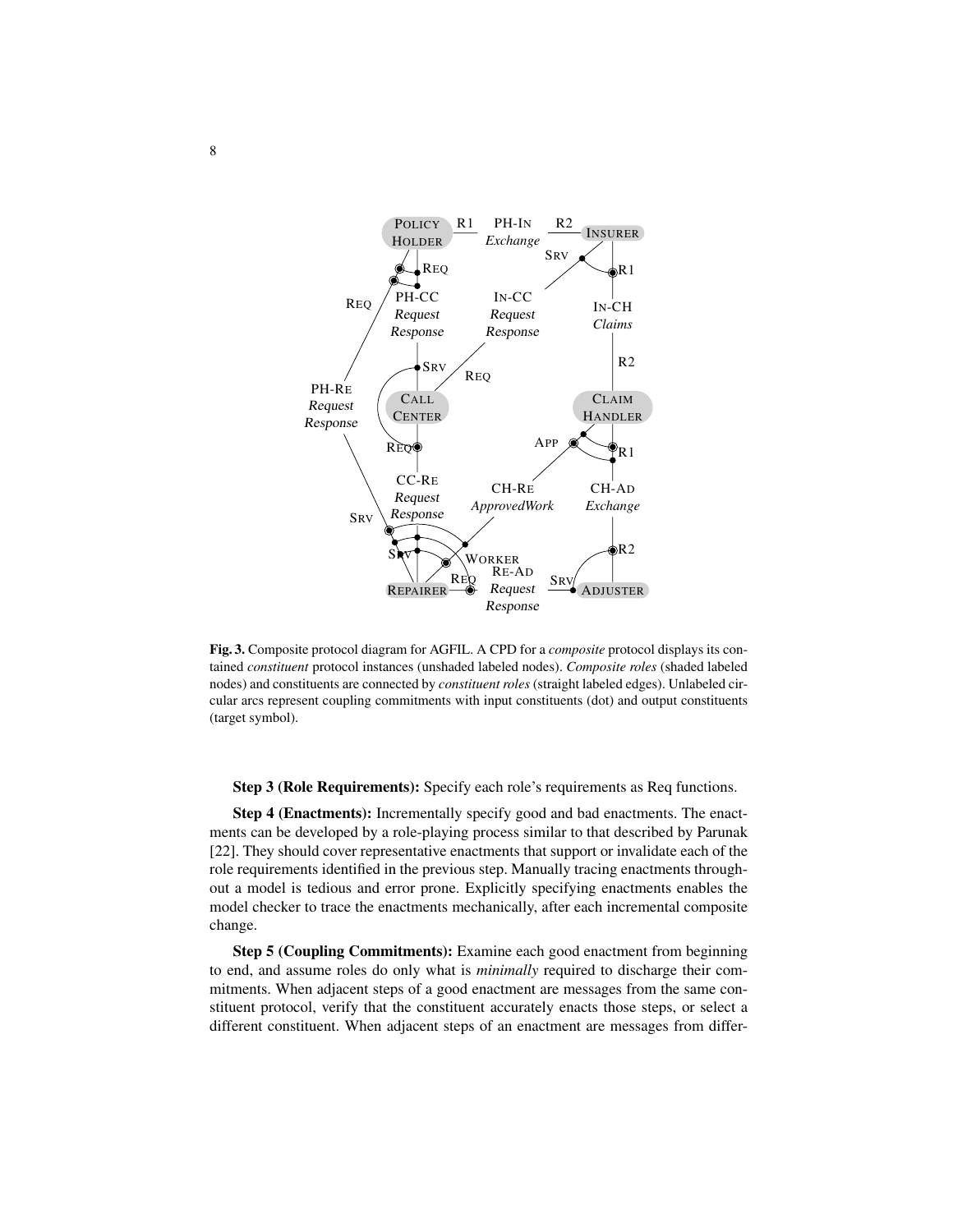|   | <b>Step Name</b>                       | <b>Inputs</b>                                                | <b>Outputs</b>         |
|---|----------------------------------------|--------------------------------------------------------------|------------------------|
|   | Roles                                  | Background and requirements                                  | Roles in the composite |
|   | <b>Constituent Selection</b>           | Role relationships and protocol library<br>to be composed    | Constituent protocols  |
| 3 | Role Requirements                      | Role business needs                                          | Role requirements      |
| 4 | Enactments                             | Background knowledge of requirements Good and bad enactments |                        |
| 5 | <b>Coupling Commitments Enactments</b> | complete CPD                                                 | Coupling commitments;  |
| 6 | Positron                               | All artifacts                                                | Positron source code   |
|   | Verification                           | Positron source code                                         | Model checker results  |

Table 1. Inputs and outputs for each step of the methodology.

ent protocols (where some role receives a message in one constituent and then sends a message in another constituent), add a coupling commitment for that role.

Step 6 (Positron): Given the previous methodology artifacts, write the Positron source code, including roles, constituent protocols, role requirements, coupling commitments and enactments.

Step 7 (Verification): Run Positron and MCMAS to verify all formulas for role and enactment requirements.

# 5 Evaluation

We evaluate our contributions by modeling protocols from the insurance, manufacturing, and healthcare domains.

## 5.1 AGFIL Evaluation

We extend the AGFIL protocol by adding (a) POLICYHOLDER and accident reporting; (b) ADJUSTER and the redirection of two messages between CLAIMHANDLER and REPAIRER through ADJUSTER; (c) payments from REPAIRER to CLAIMHANDLER to INSURER; (d) a protocol for premiums and coverage between POLICYHOLDER and INSURER; and (e) REPAIRER returning the car.

At the top of Figure 3, POLICYHOLDER (enacting role R1) purchases insurance from INSURER (enacting role R2) using an instance of constituent protocol *Exchange* named PH-IN. POLICYHOLDER reports accidents to CALLCENTER using an instance of constituent protocol RequestResponse named PH-CC. CALLCENTER notifies IN-SURER (IN-CC), and assigns and notifies REPAIRER (CC-RE). INSURER passes the claim to CLAIMHANDLER (IN-CH). POLICYHOLDER and REPAIRER exchange the damaged and later repaired car (PH-RE). CLAIMHANDLER, REPAIRER, and ADJUSTER inspect the car and approve repairs (CH-AD, RE-AD and CH-RE).

Step 1 (Roles): Figure 1 refers to specific agents (companies), not roles. Declare six roles: role INSURER (abbreviated IN) for agent AGFIL, CALLCENTER (CC) for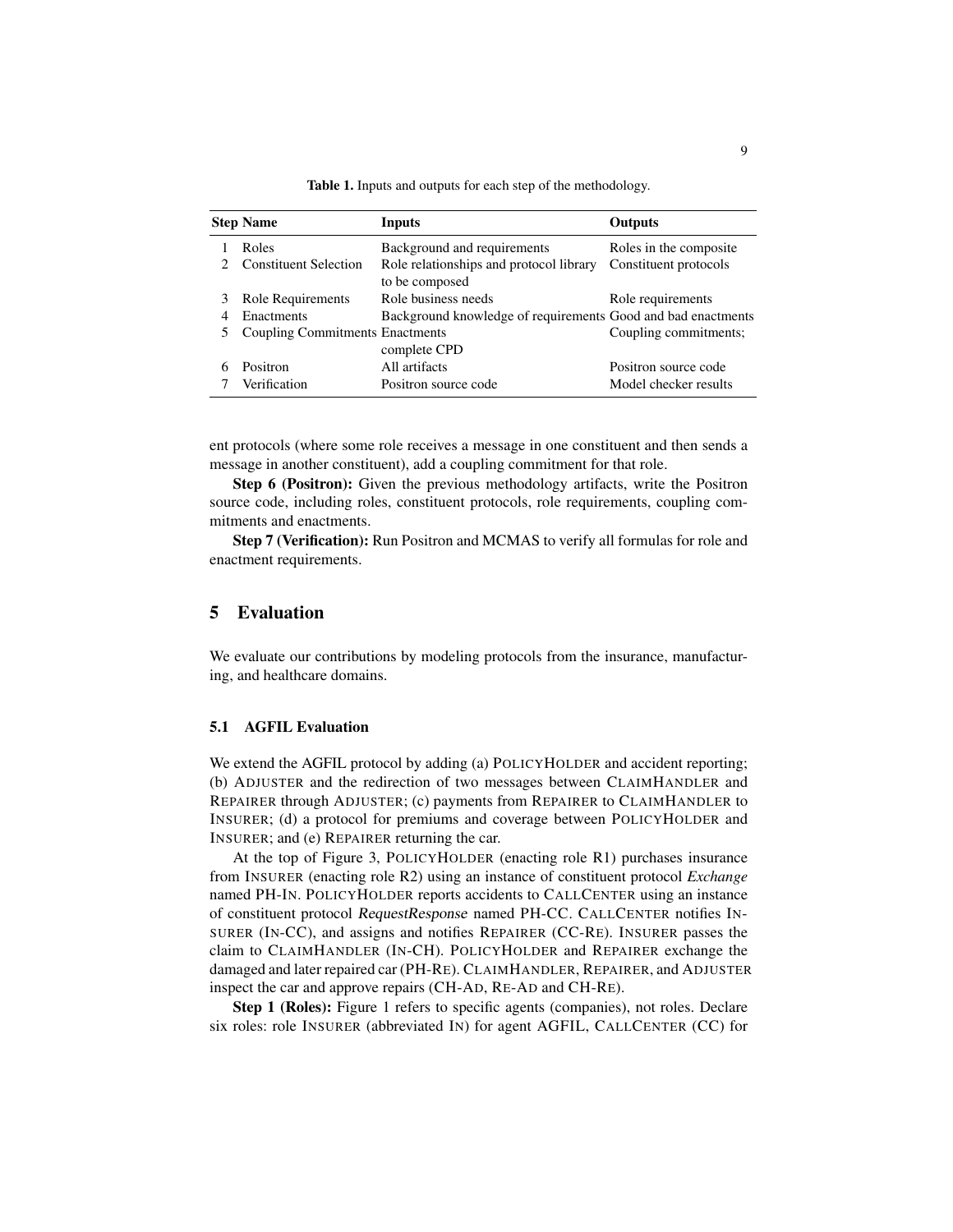EUROP ASSIST, and CLAIMHANDLER (CH) for LEE. The other roles are POLICY-HOLDER (PH), REPAIRER (RE), and ADJUSTER (AD). At the end of this step, the CPD diagram in Figure 3 shows only the six shaded role nodes.

Step 2 (Constituent Selection): Assume protocols RequestResponse and *Exchange* (where two roles swap items) already exist. Designers recursively create *Claims* for IN-CH and *ApprovedWork* for CH-RE. Designers add the constituent protocol nodes and edges to Figure 3, completing all CPD nodes and edges.

Step 3 (Role Requirements): POLICYHOLDER requires: (1) if he has coverage, pays his premium, and has an accident, his car is repaired; (2) if he delivers his car to REPAIRER, his car is returned. INSURER requires: if a claim is filed, the claim is finalized. All roles except POLICYHOLDER require payment if they perform their tasks. All these are described as Req functions. Role requirements can *also* be specified directly in CTL, e.g., INSURER requires no car repairs without an inspection:  $AG(\neg(\text{repair} \land \neg \text{inspectCH})).$ 

Step 4 (Enactments): An important good enactment is that of reporting an accident and getting car repaired: (a) POLICYHOLDER reports an accident to CALLCENTER (PH-CC); (b) CALLCENTER assigns and notifies REPAIRER to repair the car (CC-RE); (c) CALLCENTER asks POLICYHOLDER to deliver his car to a specific REPAIRER (PH-CC); (d) POLICYHOLDER delivers car to REPAIRER (PH-RE); Remaining steps are omitted. Performing repairs before an accident is reported is a bad enactment: (e) car repaired; (f) accident reported.

Step 5 (Coupling Commitments): Between messages (a) and (b) of the accidentreporting enactment (see previous step), if POLICYHOLDER reports an accident, CALL-CENTER assigns and notifies REPAIRER:  $C_{\text{CC,{PH,RE}}}$  (accident, notifyRE) Between messages (c) and (d), if CALLCENTER asks POLICYHOLDER to deliver his car to RE-PAIRER, he does so.

 $PH_1 = C_{PH,\{CC,RE\}}(deliverReg \wedge approach, deliverCar)$ 

Adding arcs, the complete AGFIL CPD is Figure 3.

Step 6 (Positron): Listing 1 shows some lines from the Positron source file for AGFIL. Lines 2-3 declares all roles and propositions. Line 4 instantiates an instance of *Claims* named IN-CH. Lines 10 and 11 are two coupling commitments. Line 14 lists one of POLICYHOLDER's role requirements. Line 15 lists an INSURER requirement as explicit CTL. Line 17 verifies the good, accident-reporting enactment that must exist in the composite, and Line 18 verifies a bad enactment that must not exist.

The conversion of Positron to MCMAS maps role to role; proposition to boolean; commitment to enum and fairness condition; message to action; and formula expansion to formula. It also defines proposition and commitment evolutions, maps high-level Positron expressions to low-level MCMAS expressions, tracks each agent's last action and anyCancel values, and generates a large number of proposition and commitment state evaluation statements.

Step 7 (Verification): Running Positron and MCMAS successfully verified nine CTL formula: eight role and one enactment requirements. Removing any single coupling commitment caused one or more formulas to fail.

10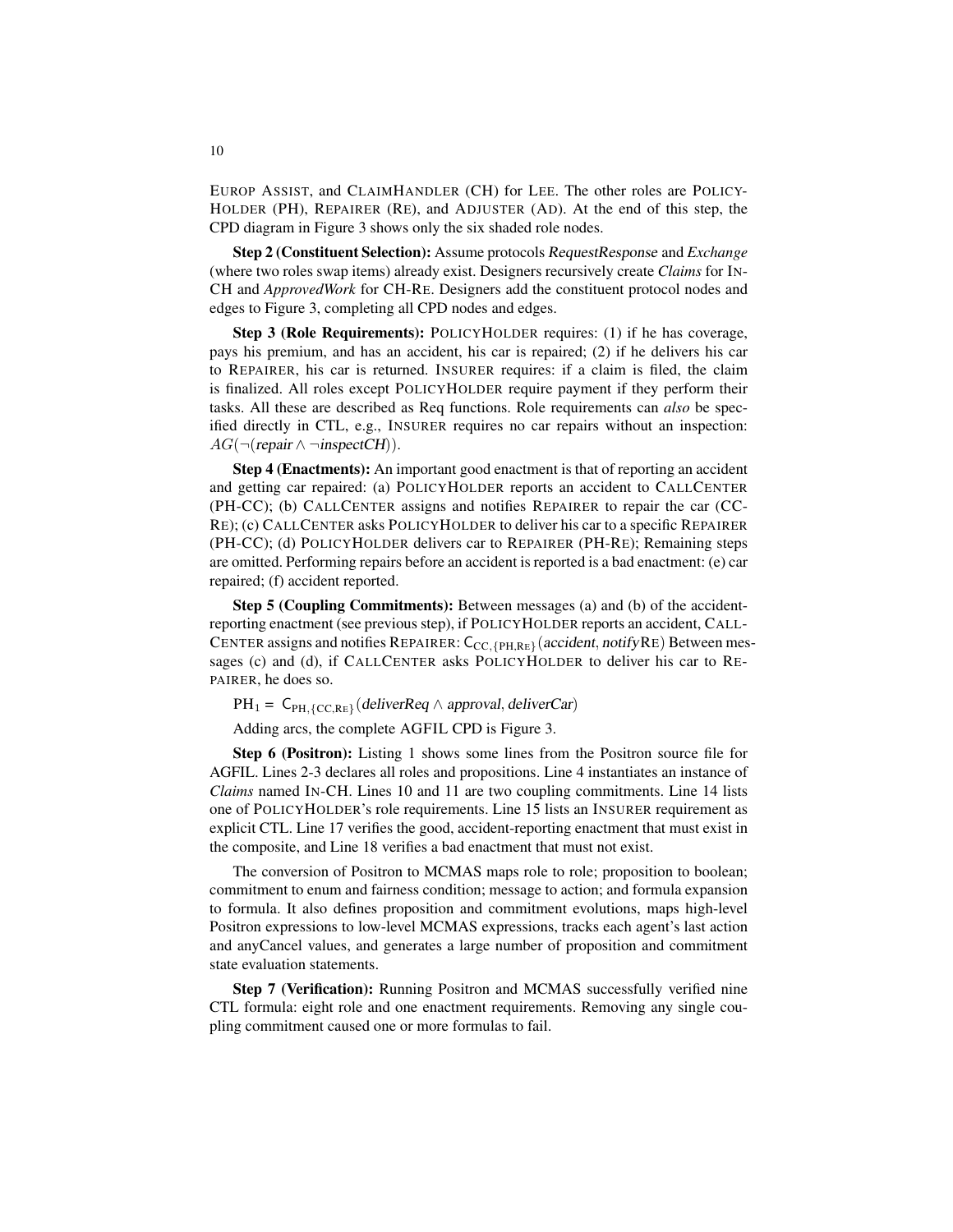Listing 1 Positron source for AGFIL

|       | 1: protocol AGFIL {                                                                   |
|-------|---------------------------------------------------------------------------------------|
| 2:    | role PH; In; CC; CH; Re; Ad;                                                          |
| 3:    | $prop$ accident; deliver; repair; paid; $\ldots$                                      |
| 4:    | use $IN-CH : Clains($                                                                 |
| 5:    | role $R1 = IN$ , role $R2 = CH$ ,                                                     |
| 6:    | $\text{prop} \text{ pre1} = \text{true}, \text{prop} \text{ pre2} = \text{reportCH},$ |
| 7:    | prop $act1 = payCH$ , prop $act2 = repairIn$ ;                                        |
| 8:    | $\cdots$                                                                              |
| 9:    | commitment                                                                            |
| 10:   | $CC_1$ : $C_{CC, \{PH, Re\}}$ (deliverReq, notifyRE);                                 |
| 11:   | $PH_1: C_{PH, \{CC, Re\}}$ (deliverReq $\wedge$ approval, deliver);                   |
| 12:   |                                                                                       |
| 13:   | formula                                                                               |
| 14:   | $Reg(In, coverage \wedge premium \wedge accident, repair);$                           |
| 15:   | $AG(\neg(\text{ repair} \land \neg \text{inspectCH}));$                               |
| 16:   | .                                                                                     |
| 17:   | $EFPath(accident, deliverReg, \ldots, repair);$                                       |
| 18:   | $\neg EFPath(repair, accident);$                                                      |
| 19:   |                                                                                       |
| 20: } |                                                                                       |
|       |                                                                                       |

# 6 Results and Experience

To demonstrate the broad applicability of Positron, our methodology was successfully able to create composite protocols for scenarios from three different business domains: AGFIL from insurance; Quote To Cash, an important business process for manufacturing supply chains [21]; and ASPE, a healthcare process for breast cancer diagnosis [1]. Positron successfully verified all role and enactment requirements. Table 2 shows statistics and timings for these three protocols.

Model Verification: We encountered and fixed a number of verification failures. Good enactment failures (Ver<sub>GG</sub> and Ver<sub>GC</sub>) were generally easier to fix, since they only require that some path exist. Bad enactment failures ( $Ver_B$ ) require the impossibility of a particular enactment.

Model Validation: Identifying requirements was straightforward, but some initial specifications were incorrect because preconditions were missed. For example, POL-ICYHOLDER's role requirement on Line 14 initially failed ( $Ver_{RR}$ ) because coupling commitment  $PH_1$  on Line 11 did not include approval; REPAIRER will not always repair a car just because it is delivered to him. And, an accident is insufficient to get POLICYHOLDER's car is repaired; POLICYHOLDER must also have a policy and pay the premium.

Positron generates model checking fairness conditions to ensure all unconditional commitments eventually resolve. Initially, AGFIL's good enactment on Line 17 mysteriously failed because, even though the model allowed all the transitions, the good enactment had unresolvable commitments (invalid by commitment fairness conditions). We corrected the model so all commitments could resolve.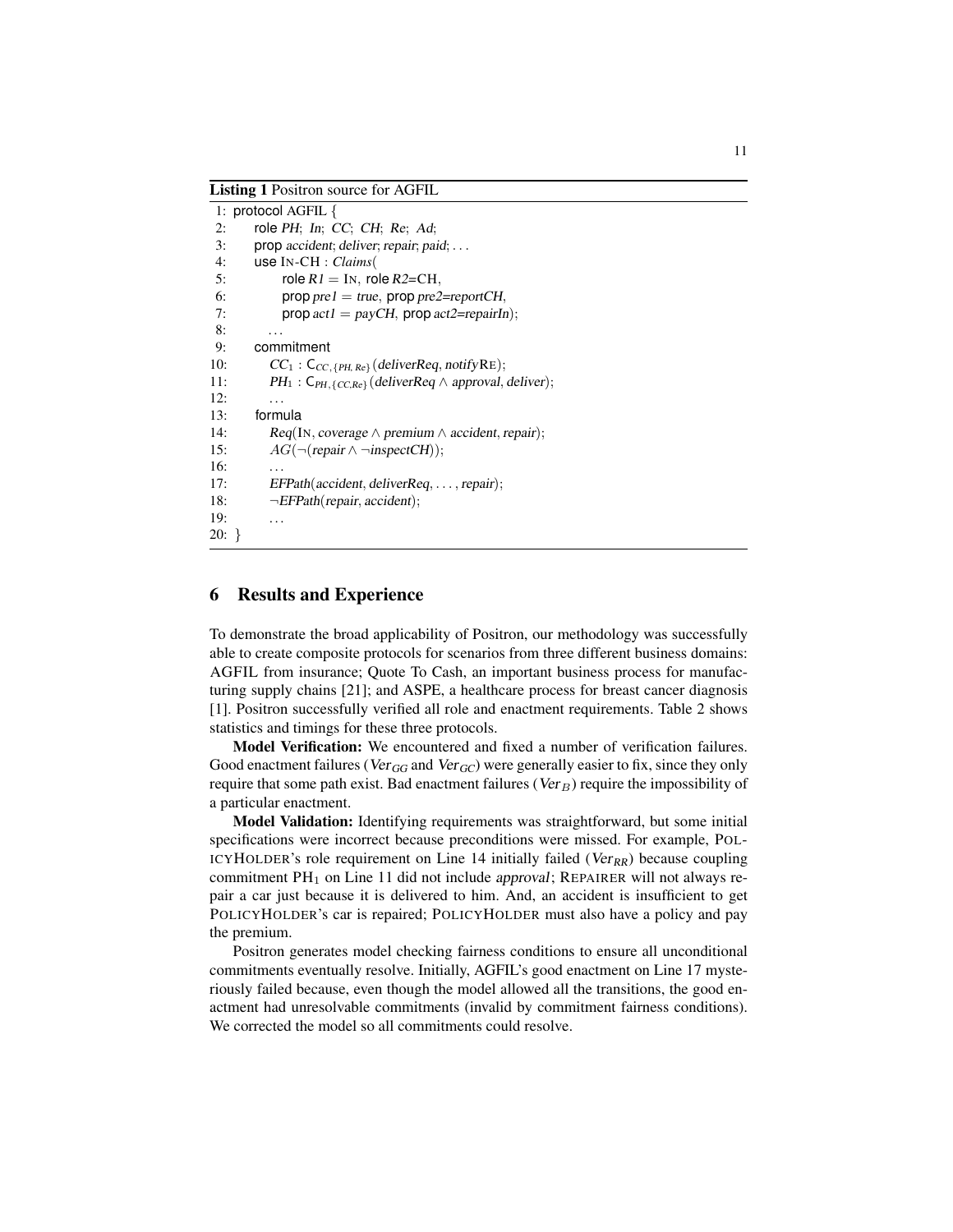| <b>Composite Metric</b>       | <b>AGFIL</b> | <b>OTC</b> | <b>ASPE</b> |  |  |
|-------------------------------|--------------|------------|-------------|--|--|
| Constituent instances         | 11           | 6          | 12          |  |  |
| Roles                         | 6            | 6          | 5           |  |  |
| Propositions                  | 22           | 37         | 18          |  |  |
| Commitments (all)             | 24           | 43         | 12          |  |  |
| Coupling commitments          | 9            | 21         | 2           |  |  |
| <b>Messages</b>               | 22           | 55         | 20          |  |  |
| CTL Formulas                  | 9            | 17         | 14          |  |  |
| Role requirements             | 8            | 13         |             |  |  |
| <b>Enactment requirements</b> |              | 4          |             |  |  |
| Positron statements           | 94           | 164        | 81          |  |  |
| State space size              | 120M         | 381G       | 1.47M       |  |  |
| Positron processing time      | 1.98s        | 3.16s      | 1.68s       |  |  |
| MCMAS processing time         | 4.29s        | 1274s      | 5.78s       |  |  |
| Total time                    | 6.27s        | 1278s      | 7.46s       |  |  |

**Table 2.** Positron statistics. (M is  $10^6$  and G is  $10^9$ .)

# 7 Discussion

Positron gains an advantage over traditional approaches by focusing on high-level business relationships realized as constituent protocols, and by focusing on commitments rather than control flow. Because role accountabilities are stated as commitments, if a requirement fails, we can trace the failure back to a specific role.

CPDs summarize relevant details about a composite protocol and we expect they will prove valuable, because they bring together both technical and business descriptions of protocols, helping bridge the Business-IT Divide [26].

### 7.1 Relevant Literature

Table 3 compares Positron with other work. Some papers propose a protocol specification language, and some propose an accompanying protocol specification methodology. Some papers address single protocols in isolation; some address common patterns within protocols; some address the composition of multiple protocols to create new composite protocols. Of those papers that address verification, some address business level requirements; some address verification properties between two protocols or models (such as protocol refinement); some address protocol-wide properties; some verify properties that must hold between the constituents of a composite protocol; some formulate role-specific properties; some formulate good or bad enactment properties; and some address other verification topics not addressed above.

Desai et al. [6] propose OWL-P [7, 5] and MAD-P [8] for specifying and verifying commitment protocols and their compositions. They employ axioms to specify a composition. These approaches suffer from a key drawback: an agent enacting the composite protocol may ignore the composition axioms leading to undesirable executions. In contrast, Positron employs coupling commitments with clear role accountability for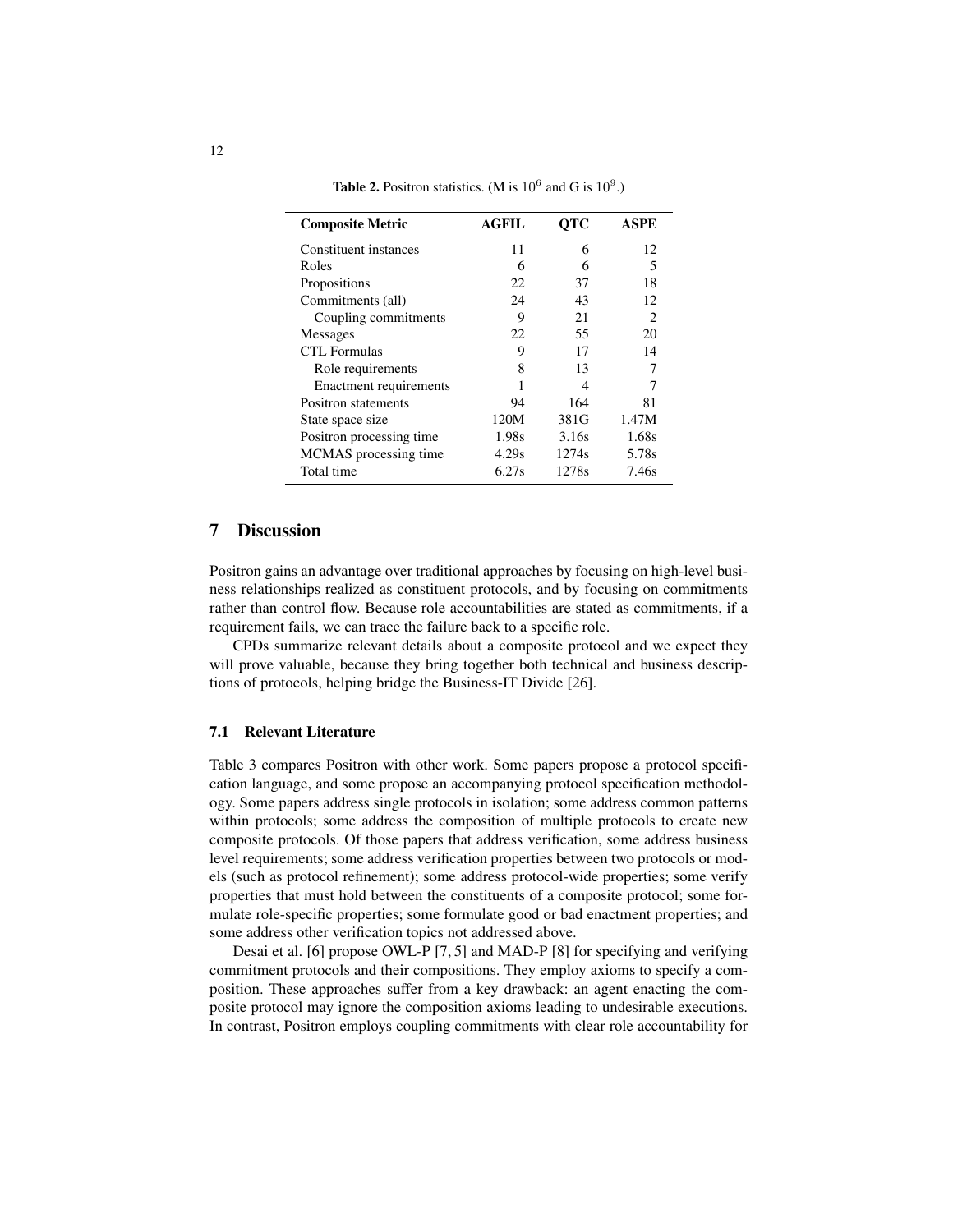Table 3. Approach comparison. Column abbreviations and citations are Po=Positron; Pr=Proton; DA, DO, Dv and DM=Desai et al.; T=Telang and Singh; Y=Yolum; Mi=Miller and McBurney; G=Günay et al.; C=Cheong and Winikoff, Mc=McGinnis and Robertson, L=Lomuscio et al.., Ma=Marengo. Check marks show the significant topics addressed by each paper. The cell contents of the verification rows indicates whether the paper discusses (D) or mechanizes (M) verification.

| <b>Significant Topics</b>  |                          |     |     |      |                   | Po Pr DA DO Dv DM | т                                          | Y            | Мi | G | C | Mc |   | Ma |
|----------------------------|--------------------------|-----|-----|------|-------------------|-------------------|--------------------------------------------|--------------|----|---|---|----|---|----|
| <b>Verification Topics</b> |                          | 101 | [6] | 17 I | $\lceil 5 \rceil$ |                   | [8] [27] [29] [18] [11] [4] [17] [14] [16] |              |    |   |   |    |   |    |
| Protocol specification     |                          |     |     |      |                   |                   |                                            |              |    |   |   |    |   |    |
| Methodology                |                          |     |     |      |                   |                   | $\checkmark$                               |              |    |   |   |    |   |    |
| Single protocol            |                          |     | ✓   | ✓    | ✓                 |                   |                                            | $\checkmark$ | ✓  | ✓ |   |    |   |    |
| Protocol patterns          |                          |     |     |      |                   |                   |                                            |              |    |   |   |    |   |    |
| Protocol composition       |                          |     |     |      | ✓                 | √                 |                                            |              |    |   |   |    |   |    |
| Requirements verification  |                          |     |     |      |                   |                   |                                            |              |    |   |   |    |   |    |
| <b>Business</b>            | M                        |     |     |      | М                 |                   | М                                          |              |    |   |   |    | М | М  |
| Protocol-to-protocol       | $\overline{\phantom{0}}$ | М   |     |      |                   |                   | М                                          |              |    |   |   |    | М |    |
| Protocol                   | M                        |     |     |      | М                 |                   |                                            | М            | М  | Ð | D |    |   | М  |
| Inter-constituent          | М                        |     |     |      |                   | М                 |                                            |              |    |   |   |    |   |    |
| Role-specific              | М                        |     |     |      |                   |                   |                                            |              |    | Ð |   |    | М |    |
| Enactments                 | М                        |     |     |      |                   |                   | M                                          |              |    |   | D |    | М | М  |
| Other                      | М                        | м   |     |      | М                 | м                 | М                                          | М            | М  | Ð |   |    | М | М  |

the effects of one constituent protocol on others. Further, Amoeba is purely manual, whereas Positron incorporates mechanical verification. Adopting Amoeba's event ordering idea would add flexibility to our approach, but more granular parameterizations of constituents provides the same functionality.

Telang and Singh [27] (T&S) describe a methodology for business modeling that captures the commitments to be created among the parties by melding selected business patterns. In contrast, a protocol in Positron additionally specifies the messages and guards, and the protocols are first-class entities that retain their identity in the composite protocol, yielding improved modularity and modifiability. Most significantly, T&S's approach verifies if one implementation is sound with respect to the model. In contrast, Positron verifies if the model itself is sound.

Yolum [29] proposes generic correctness properties of commitment protocols for design-time verification, but does not address composite protocols. She considers generic properties, whereas we consider role-specific business requirements. It would be interesting to formulate Yolum's generic correctness properties in Positron to help improve protocol designs.

Miller and McBurney [18] (M&M) propose the  $RASA$  language based on propositional dynamic logic (PDL) to specify and compose protocols. RASA's preconditions, actions and postconditions correspond to Positron's guards, messages and meanings. Positron additionally incorporates role requirements, coupling commitments, and good and bad enactment paths, making Positron practically viable (intentionally omitted from  $RASA$ ). Theses are important in naturally describing business protocols, as we demon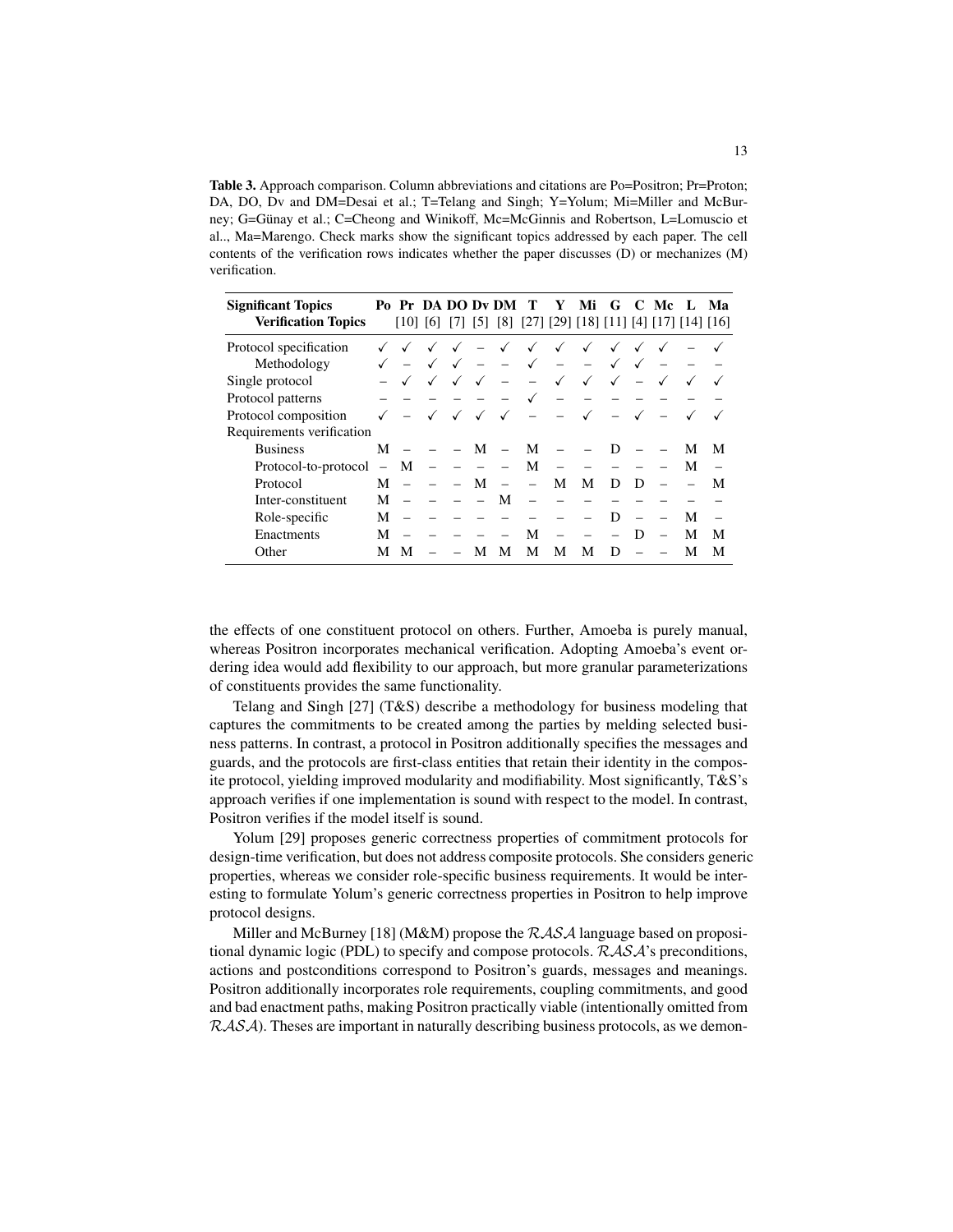strated above. Whereas M&M describe a custom reasoner, we rely on CTL semantics as realized in MCMAS.

Günay et al.  $[11]$  treat protocols as sets of commitments and propose automatically generating such sets from an agent's beliefs, goals, and capabilities. In contrast, we offer a semiautomatic approach where a tool helps designers compose existing protocols. Automatic generation is attractive but may not be feasible for complex settings, although a hybrid approach of developing atomic protocols mechanically and composite protocols with human assistance might be viable.

Cheong and Winikoff [4] describe the Hermes system for goal-oriented interaction. They focus on interaction-level goals, where we focus on role-level requirements and commitments. Their action sequence diagrams capture only good enactments.

McGinnis and Robertson [17] propose an approach in which an agent sends a protocol specification to other agents at runtime, as a way to accomplish dynamic, runtime, protocol adaptation. They remark that their approach lacks a way to prevent the agents from making an undesirable change to a protocol. If their protocols were augmented with commitments, Positron can help address this gap. For example, an agent may not remove a message from a protocol that brings about the consequent of a detached commitment. Why they describe rules for dynamically changing protocols, they do not address formal verification of interaction properties.

Lomuscio et al. [14] semiautomatically compile and verify contract-regulated service compositions. They use temporal-epistemic logic to check whether agents comply with their contracts using MCMAS (the same tool we employ). A crucial difference is that whereas Lomuscio et al. consider service compositions, we consider protocol compositions. Since a protocol has a footprint distributed across two or more roles, dealing with their compositions is inherently more subtle. In Table 3, this is classified as a kind of composition, and includes verification between actual behaviors and contractually correct behaviors (two "protocols").

Marengo [16] considers a related problem where protocols are composed (grafted). Marengo uses regulative specifications (constraints) using Linear Temporal Logic (LTL). We propose a methodology and use role responsibilities, role accountabilities, and path enactments using CTL. These idea sets are complementary and worthy of further study.

BPMN [20] is an industry standard notation for business processes. Unlike Positron, BPMN is only semiformal, and does not lend itself to formal verification. BPMN's emphasis on control flow results in rigid processes. Positron minimally constrains the participants by specifying the process in terms of commitments. Protocols are building blocks in Positron—a process is composed of protocols.

#### 7.2 Future Work

The foregoing opens up useful directions for future work. At the theoretical level, treating the goals of the participants [11] is natural. At the practical level, generating enactments via tooling would be valuable. At the empirical level, evaluating the effectiveness of Positron (the approach and the tool) with professional developers on cross-organizational business processes would be necessary to promote the adoption of Positron by industry.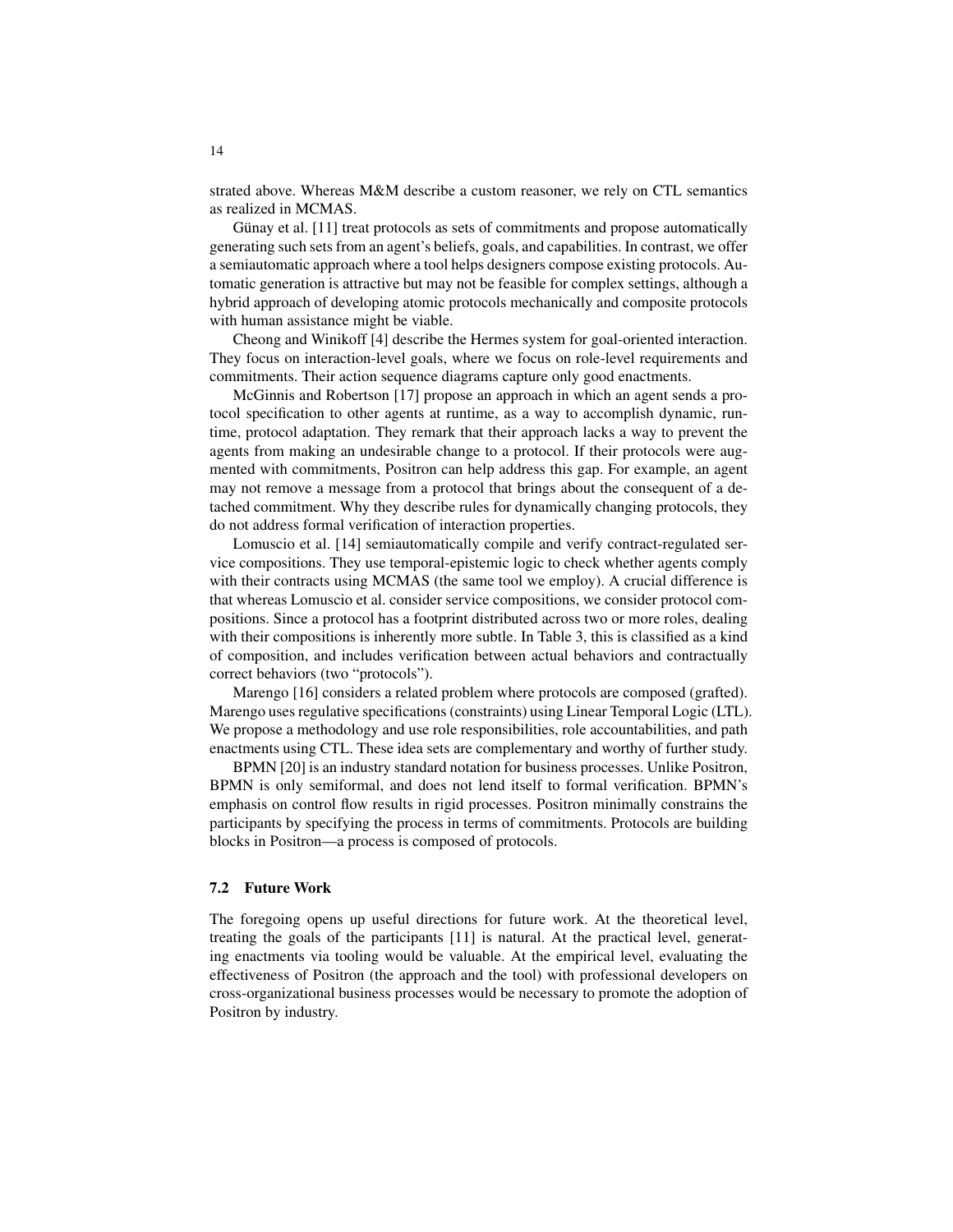# References

- 1. ASPE. The importance of radiology and pathology communication in the diagnosis and staging of cancer: Mammography as a case study, Nov. 2010. Office of the Assistant Secretary for Planning and Evaluation, U.S. Department of Health and Human Services; available at http://aspe.hhs.gov/sp/reports/2010/PathRad/index.shtml.
- 2. M. Baldoni, C. Baroglio, and E. Marengo. Behavior-oriented commitment-based protocols. In *Proceedings of the 19th European Conference on Artificial Intelligence (ECAI)*, pages 137–142, 2010.
- 3. S. Browne and M. Kellett. Insurance (motor damage claims) scenario. Document D1.a, CrossFlow Consortium, 1999.
- 4. C. Cheong and M. P. Winikoff. Hermes: Designing flexible and robust agent interactions. In V. Dignum, editor, *Handbook of Research on Multi-Agent Systems: Semantics and Dynamics of Organizational Models*, chapter 5, pages 105–139. IGI Global, Hershey, PA, 2009.
- 5. N. Desai, Z. Cheng, A. K. Chopra, and M. P. Singh. Toward verification of commitment protocols and their compositions. In *Proceedings of the 6th international joint conference on Autonomous agents and multiagent systems*, pages 33:1–33:3. ACM, 2007.
- 6. N. Desai, A. K. Chopra, and M. P. Singh. Amoeba: A methodology for modeling and evolution of cross-organizational business processes. *ACM Transactions on Software Engineering and Methodology (TOSEM)*, 19(2):6:1–6:45, Oct. 2009.
- 7. N. Desai, A. U. Mallya, A. K. Chopra, and M. P. Singh. Interaction protocols as design abstractions for business processes. *IEEE Transactions on Software Engineering*, 31(12):1015– 1027, Dec. 2005.
- 8. N. Desai and M. P. Singh. A modular action description language for protocol composition. In *Proceedings of the 22nd Conference on Artificial Intelligence (AAAI)*, pages 962–967, Vancouver, July 2007. AAAI Press.
- 9. D. Filippidou. Designing with scenarios: A critical review of current research and practice. *Requirements Engineering*, 2(1):1–22, Mar. 1998.
- 10. S. N. Gerard and M. P. Singh. Formalizing and verifying protocol refinements. *ACM Transactions on Intelligent Systems and Technology (TIST)*, 2012. In press; available at http://www.csc.ncsu.edu/faculty/mpsingh/papers.
- 11. A. Günay, M. Winikoff, and P. Yolum. Commitment protocol generation. In *Proceedings of the 10th AAMAS Workshop on Declarative Agent Languages and Technologies (DALT)*, pages 51–66, 2012.
- 12. HL7. Health Level Seven, 2007. http://www.hl7.org.
- 13. A. Lomuscio, H. Qu, and F. Raimondi. MCMAS: A model checker for the verification of multi-agent systems. In *Proceedings of the International Conference on Computer Aided Verification*, LNCS, pages 682–688, 2009.
- 14. A. Lomuscio, H. Qu, and M. Solanki. Towards verifying contract regulated service composition. *Journal of Autonomous Agents and Multi-Agent Systems*, 24(3):345–373, May 2012.
- 15. A. U. Mallya and M. P. Singh. An algebra for commitment protocols. *Journal of Autonomous Agents and Multi-Agent Systems*, 14(2):143–163, Apr. 2007.
- 16. E. Marengo. *2CL Protocols: Interaction Patterns Specification in Commitment Protocols*. PhD thesis, Universita Degli Studi di Torino, Feb 2013. ´
- 17. J. McGinnis and D. Robertson. Dynamic and distributed interaction protocols. In *Adaptive Agents and Multi-Agent Systems*, volume 3394 of *Lecture Notes in Computer Science*, pages 167–184. Springer, 2005.
- 18. T. Miller and P. McBurney. Propositional dynamic logic for reasoning about first-class agent interaction protocols. *Computational Intelligence*, 27(3):422–457, 2011.